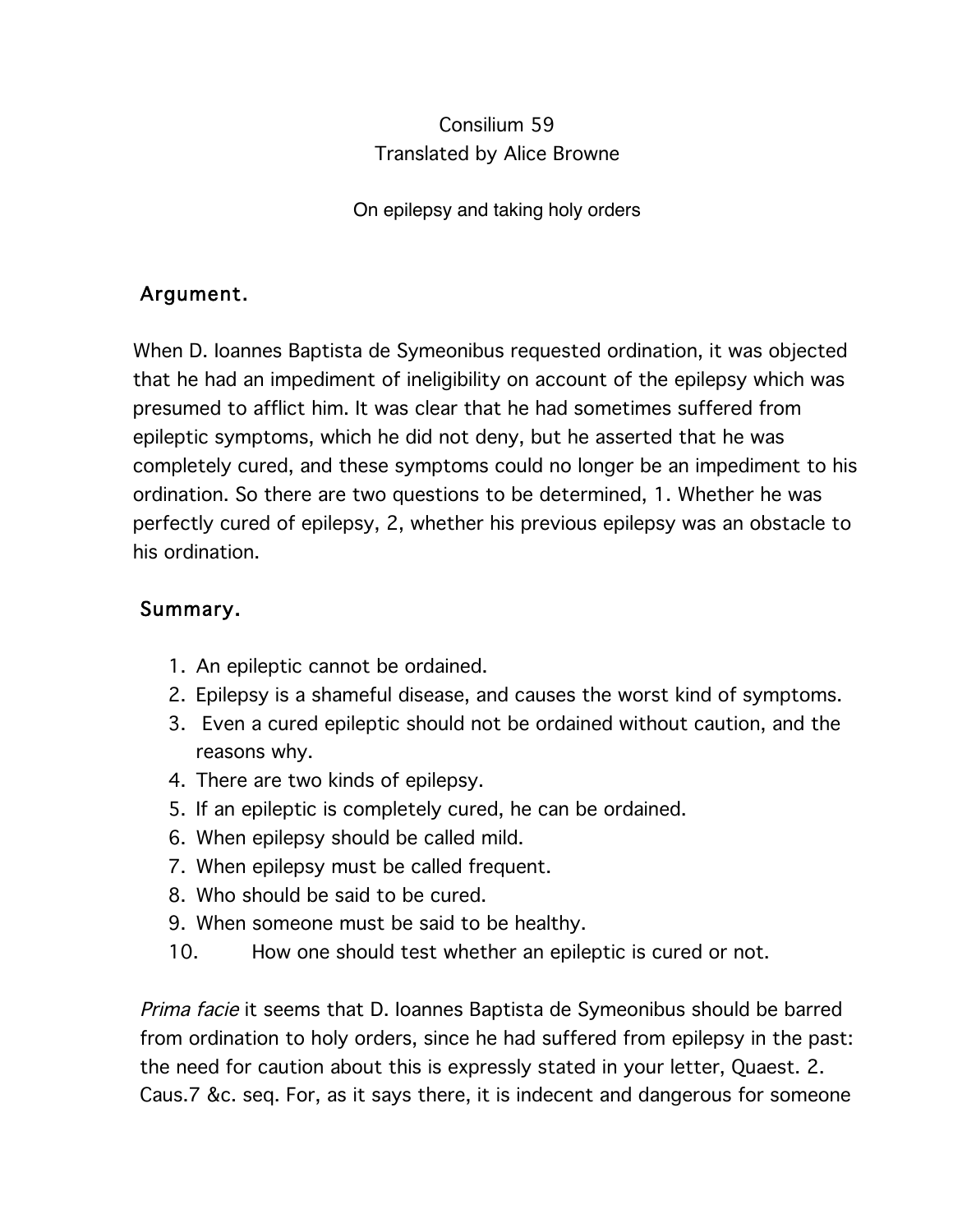administering the sacraments to be subject to this malady, and to risk falling to the ground overcome by this disease while consecrating the Eucharist. The disease is shameful, and causes shameful and terrible symptoms, some of them described in the above-mentioned text, such as sudden falling, confused shouting, frothing at the mouth, contortions of the body and limbs; also involuntary emission of semen, feces and urine, and other symptoms of this kind, which are described by doctors in their treatises on epilepsy. See especially the following treatises on the subject: above all, Hippocrates, De morbo sacro; Arnold of Villanova, Hieronymus Gabucinus [Girolamo Gabuccini], Jean Fernel, Jason Pratensis [Van der Velde], and last, [Honoré] Bouche in his book De morbis scelestis [i.e. De morbo scelesto], as well as many other ancient and modern practitioners.

An epileptic is not only barred from ordination while he is afflicted with the said disease, but even if he seems to be cured, because this disease does not only have unpredictable or even predictable onsets, exacerbations, and attacks, but it can easily relapse. As a result, even after many days, indeed many months, or occasionally years, it can attack a person unexpectedly, when we had thought all risk of recurrence had vanished. So it was wise of the canon law to recommend that before we ordain someone who has ever suffered from epilepsy, we should perform numerous long tests of the complete restoration of his health, because sometimes a person can relapse into this disease from a trivial cause, such as eating bad food, violent mental passion, breathing bad air, and other extrinsic causes of this type.

Nonetheless, in the case we have to decide, as far as a doctor's opinion is concerned, that D. Ioannes Baptista de Symeonibus is not deservedly barred from holy orders, because in accordance with the texts cited above and with your letter, epilepsy is of two kinds. One is frequent and serious; the other attacks rarely and mildly. It is certain that the impediment to ordination, and to celebration of the sacrament in those already ordained, only applies to the first kind of epilepsy, not to the second, as stated there. The reason, which doctors can explain, is that serious and frequent epilepsy comes from a defect in an organ, and is essential, and comes from a cause which has become habitual in the brain, so that even if it seems to have gone into remission, it can easily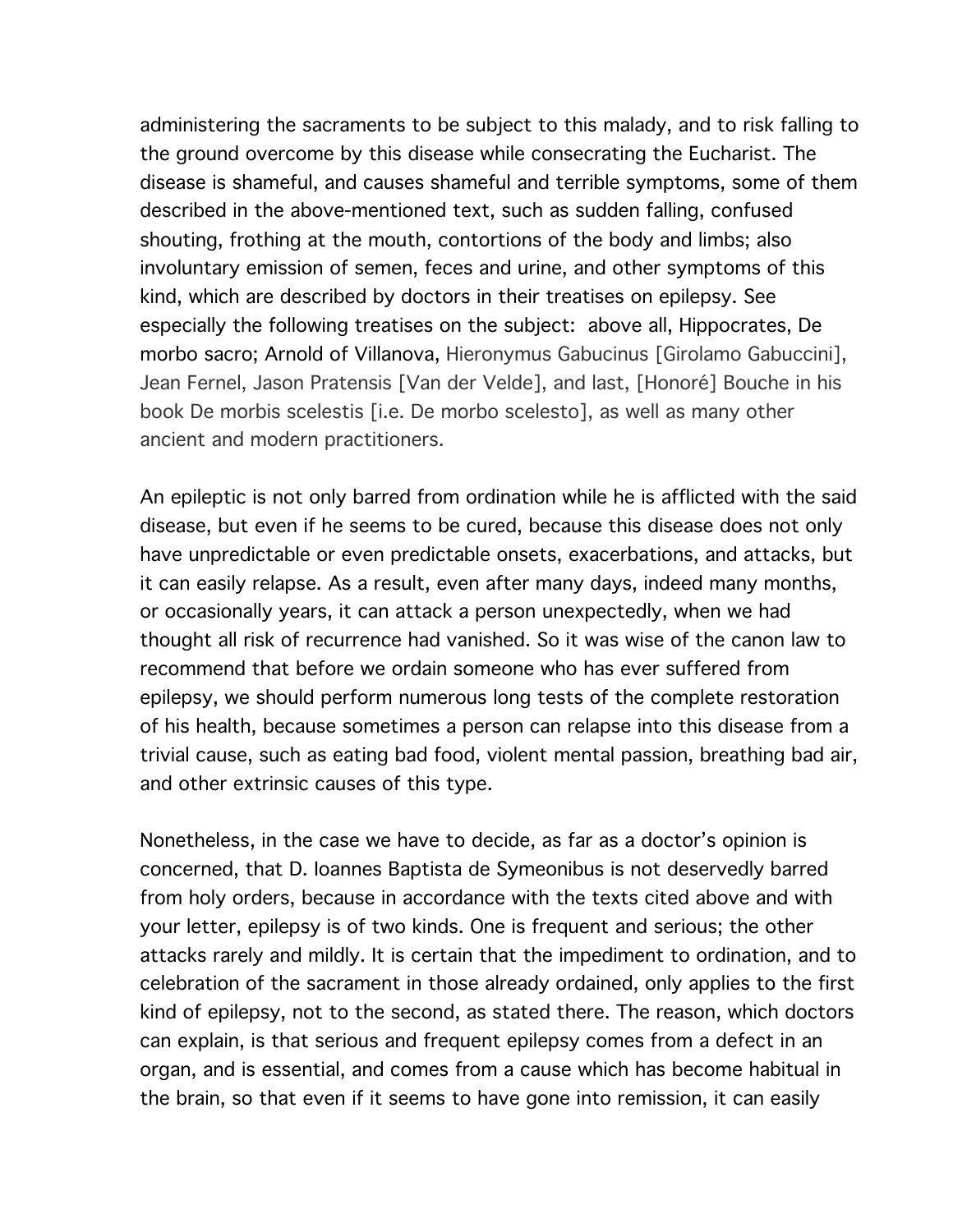return, and is incurable. But most people agree that mild epilepsy often comes from an extrinsic cause and so can be cured. Besides, those shameful symptoms, which serious epilepsy abounds in, are not associated with mild epilepsy, so that there is no question of the indecency which results mainly from those symptoms. Since D. Ioannes Baptista suffered from mild epilepsy, and always from external causes, as we all agree and as is clear from the witnesses' statements, he should not be barred from ordination.

However, the texts cited above make use of another distinction, taken from the condition of the sick person: that is, either an epileptic is perfectly cured, or not. In the first case he should not be barred from ordination, but only in the second. This distinction is absolutely necessary, and should be accepted universally, to avoid the greatest absurdity. For if anyone who has ever suffered from epilepsy is ineligible, and cannot be ordained for that reason, very few people – I would say no one – are free of that disqualification, for very few people – I would say no one – have never suffered from epilepsy, at least in childhood, as even the purblind and barbers know, not just us doctors. And although some people consider that this disease of children, which we call infantile epilepsy, is not truly epilepsy, it certainly is not a dissimilar illness, and children often suffer from epilepsy properly so called. See Hippocrates, De morbo sacro 9, 10, also Galen, book 6. Epidem, comm. 1, text. 5, and Avicenna, book. 3, also Mercurial. [Girolamo Mercuriale] Book 2 De morbis puerorum, c.3. So according to this second classification of the texts, D. Ioan. Baptista should not be barred from ordination, as he is now perfectly recovered from epilepsy.

Both propositions, i.e. that the epilepsy from which the said D. Io. Baptista suffered was mild, and that he is completely cured of it, are easily proved. As to it being mild, witnesses state that it was never associated with any symptoms worth considering or noting: all that it consisted of was a certain dizziness, and he did not suddenly or unexpectedly fall to the ground, but would lean on something nearby and gradually lower himself; he never stretched or distorted his limbs, never frothed at the mouth, never cried out, never soiled himself with any kind of incontinence, and the seizure lasted barely the fourth part of a quarter of an hour. When it was over, he did not suffer any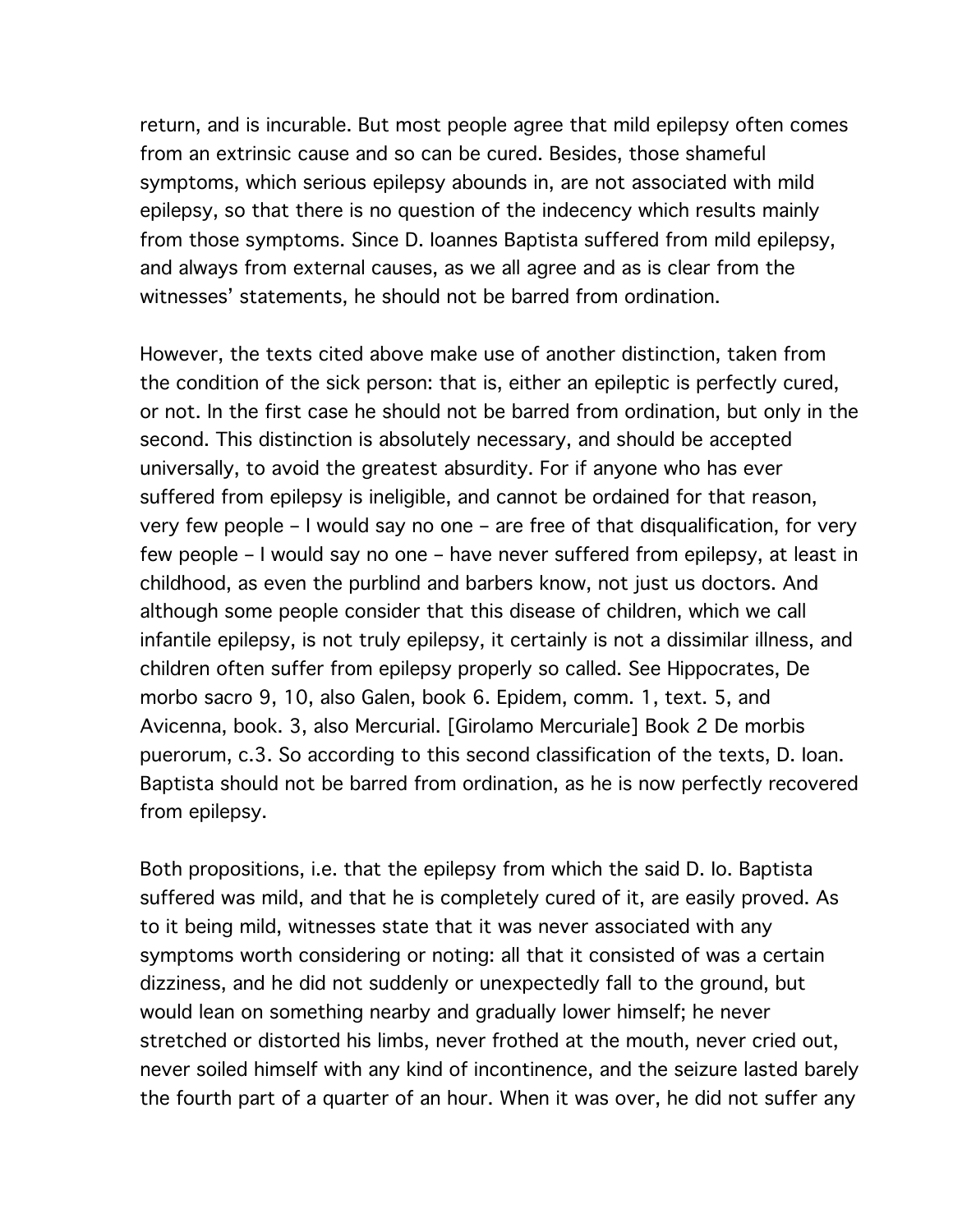paralysis, any dulling in his mind, any idiocy or insanity, any numbness in his limbs, or any loss of memory as a result of the attack, but only embarrassment about the symptoms he had just endured.

This epilepsy was not only mild because of its symptoms, but also because it happened rarely; it is clear from the witnesses' statements that the said D. Io. Baptista was rarely troubled with this disease. We talk about frequent epilepsy when, because of great weakness in the brain and head, it can cause an attack for any insignificant reason: especially conjunctions and oppositions of the stars, major changes in the weather, any chance error in diet, a strong passion in the soul, and even some powerful smell, or other similar chance events. It is not frequent if the disease only strikes once or twice a year, because this low number of attacks shows the power of the disease is weak, and this feebleness is inherent and ingrained, so the disease is not only likely to pass, but needs no treatment: the rarity of the attacks shows the disease itself is weak, and easily overcome by nature.

So it is obvious from the above that this disease did not arise from a marked, harmful imbalance of the head and brain, or a flaw in the organs, which are always the cause of serious and incurable cases of epilepsy. This is confirmed all the more definitely by the fact that this patient only suffered from attacks of the disease as a result of extrinsic causes. He was most troubled by it when he went hunting, or carelessly exposed himself to inclement weather, sun or wind; without these triggers he was never troubled with symptoms of this kind, as is clear from the witnesses' statements. So clearly D. Io. Baptista can be ordained, all the more so because his ordination will prevent him from going hunting, and he will never risk another attack of the disease.

Finally, it is clear that D. Io. Baptista is now perfectly cured of the disease. A person is said to be cured if he has returned to his original and natural state. L. Quod ita sanatum ff. De Aedil. Ed. Ex Medicis Galen, lib. 9 Method. Cap. 15. The proof that someone has returned to his natural state is the soundness of his nature, when he is no longer afflicted in any part of his body, and is not hindered in fulfilling any of the duties of his life; then a person is said to be healthy. Galen, lib. 6 De sanitate tuenda, cap. 5 & 9, lib. De differ. morb. Cap.